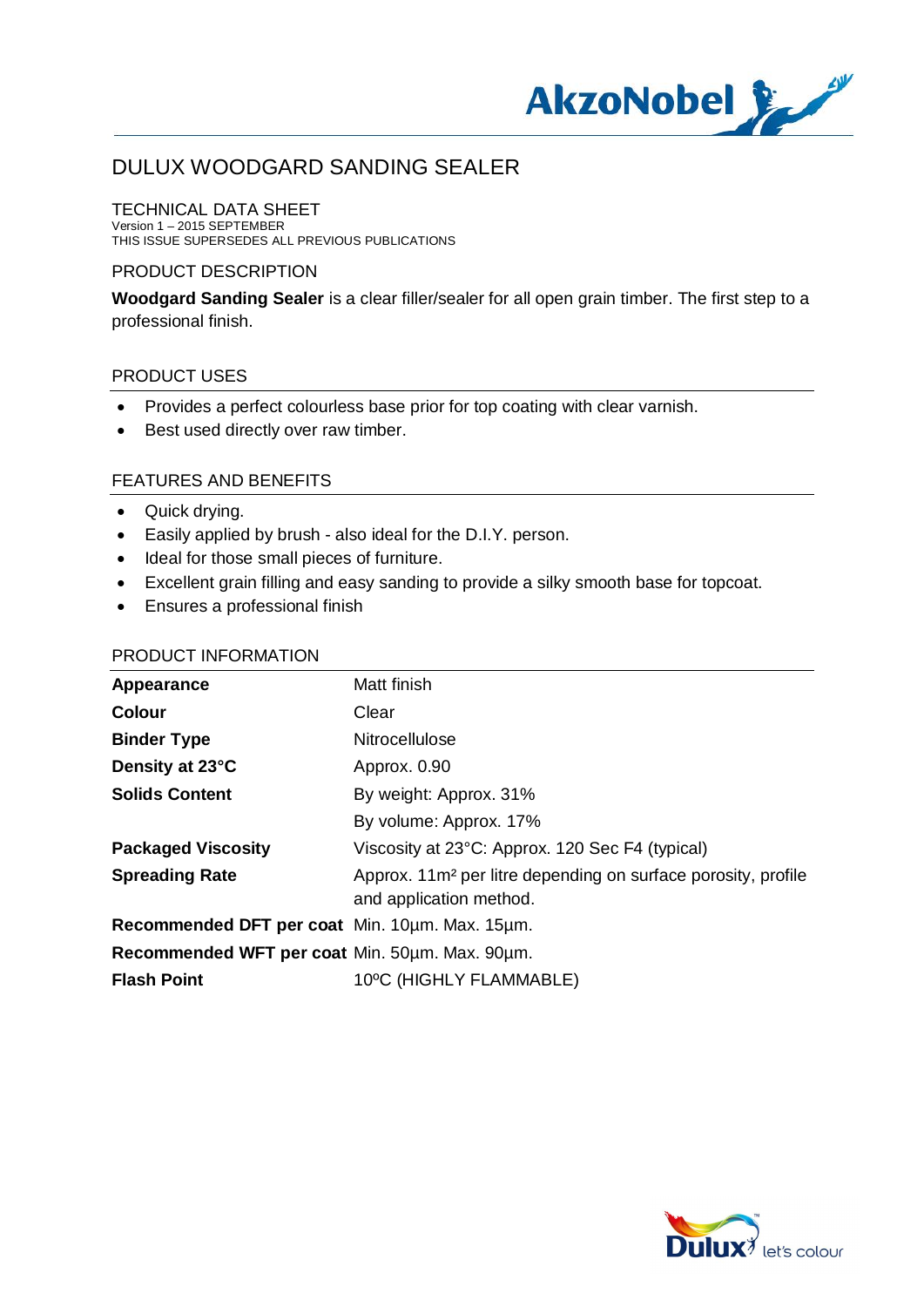

## APPLICATION INFORMATION

| Mixing                | Stir well until homogeneous with a flat paddle.                                                                                                                                                    |
|-----------------------|----------------------------------------------------------------------------------------------------------------------------------------------------------------------------------------------------|
| Surface conditions    | Surface Temperature between 10 - 35°C. Relative Humidity<br>between 10 - 85 % OR 2°C above dew point minimum.                                                                                      |
| Application methods   | Brush - Apply a thin even coat. Do not work the brush too<br>much over the same area to prevent re-dissolving.                                                                                     |
|                       | Spray - Thinning required.                                                                                                                                                                         |
| Thinner               | Ready for use after thorough stirring for brush applications.                                                                                                                                      |
|                       | 20% to 40% thinning with Lacquer Thinners required for<br>spray applications.                                                                                                                      |
| <b>Drying Time</b>    | Touch dry 30min at 23°C.                                                                                                                                                                           |
| <b>Recoating Time</b> | 1 hour at 23°C if required (Drying times will be extended<br>during cold, wet or humid conditions.)                                                                                                |
| Cleaning of equipment | After use, remove as much product as possible, and then<br>clean immediately with Lacquer Thinner.                                                                                                 |
| <b>Substrates</b>     | Suitable for application to all interior types of open grain<br>wooden surfaces including Beams, Skirting Boards, Doors,<br>counter tops, furniture but excludes floors.                           |
| Precautions:          | Apply the Woodgard Sanding Sealer direct to the timber                                                                                                                                             |
|                       | Do not apply during cold (below 10°C) or wet weather or on<br>to wet or damp wood to prevent "whitening". Drying times<br>will be affected by weather conditions.                                  |
|                       | Do not apply directly to bare metal surfaces – stop nail holes<br>with wood filler. Ensure all sides of the wood, including joints<br>and end-grain, are coated to prevent moisture from entering. |
|                       | N.B. Woodgard Sanding Sealer is not recommended for<br>decking or Floors.<br>Not suitable on use of articles exposed to direct sunlight.                                                           |
|                       | Interior use only.                                                                                                                                                                                 |
|                       | Sanding Sealer is not a topcoat and must be well sanded to<br>a smooth finish with fine sandpaper before over coating with<br>selected Woodgard Clear Varnish.                                     |
| <b>Coats Required</b> | Multiple coats with sanding in between coats until desired<br>smooth finish is achieved. Overcoat with selected Woodgard<br>Clear Varnish to complete your professional finish.                    |

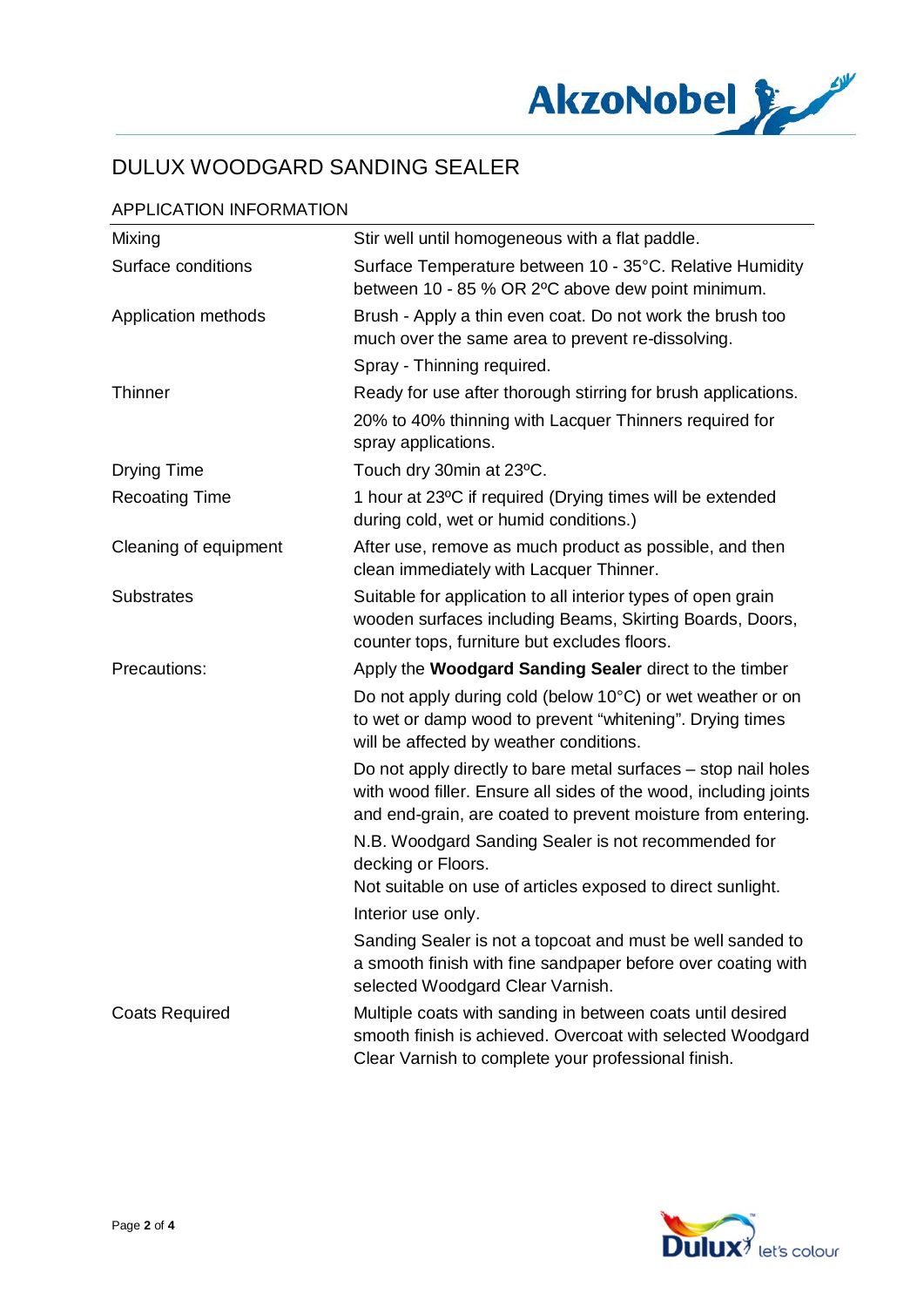

## SURFACE PREPARATION

Ensure that surfaces are sound and free from sanding dust, oil, grease, dirt, and debris. Surfaces must be thoroughly dry - no more than 12% moisture content.

## NEW SURFACES

- Sand down wood including the end grain to a smooth even surface using 100 150 grit sandpaper, sanding in the direction of the wood grain. Note: If nail holes or wood crevices need to be filled with wood filler then fill and allow drying and sand to a smooth finish as part of the final sanding. Remove dust with clean lint free cloth dampened with water.
- · If spirit stains are being used stain the wood, apply before the application of Woodgard Sanding Sealer.
- · Apply a thin coat, sufficient only to fill the grain. Thick coats will result in a considerable amount of unnecessary sandpapering. For best results, it is important to remove all the dry sealer on top of the wood, as residue will show as patchy areas under clear top coats.
- Allow the sealer to dry for 30 minutes to 1 hour and carefully sand with 320 grit sanding paper. For best results all traces of **Woodgard Sanding Sealer** on the wood surface should be sanded away completely, i.e. until only wood is exposed.
- After sanding, wipe the surface thoroughly with a damp cloth to remove dust and allow drying.
- · If some open grain is still exposed after sanding, apply a thin coat of **Woodgard Sanding Sealer** without sanding.
- · Finish with appropriate clear varnish.

## PREVIOUSLY PAINTED OR VARNISHED SURFACES

· **Woodgard Sanding Sealer** is not recommended for previously painted or varnished surfaces. These surfaces must be stripped to bare wood and then treated as a new surface.

## PREVIOUSLY COATED WITH A WOOD TREATMENT THAT CONTAIN OIL OR WAX

- · It is not recommended to varnish wood previously coated with a treatment containing oil or wax.
- · Strip completely using a paint stripper. Sand down until all traces of previous treatment and discoloured wood have been removed
- · Always sand in the direction of the grain. Remove dust. Wipe surface with cloth dampened with lacquer thinners. Treat as new surface.